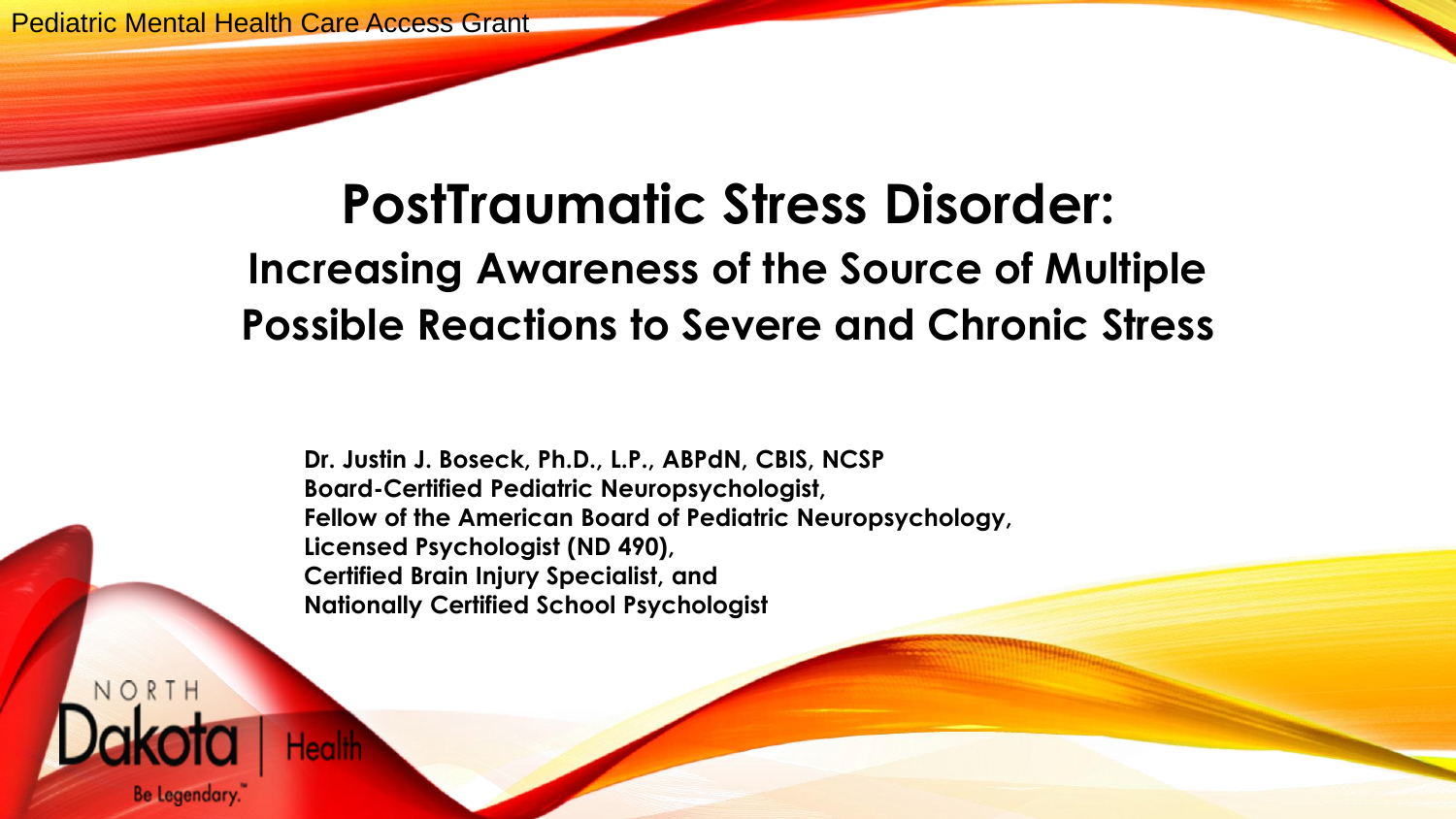#### **OBJECTIVES**

- **1. Outline the types of child abuse and neglect and their potential outcomes**
- **2. Identify diagnostic criteria for Posttraumatic Stress Disorder (PTSD)**
- **3. Identify treatment approaches for PTSD**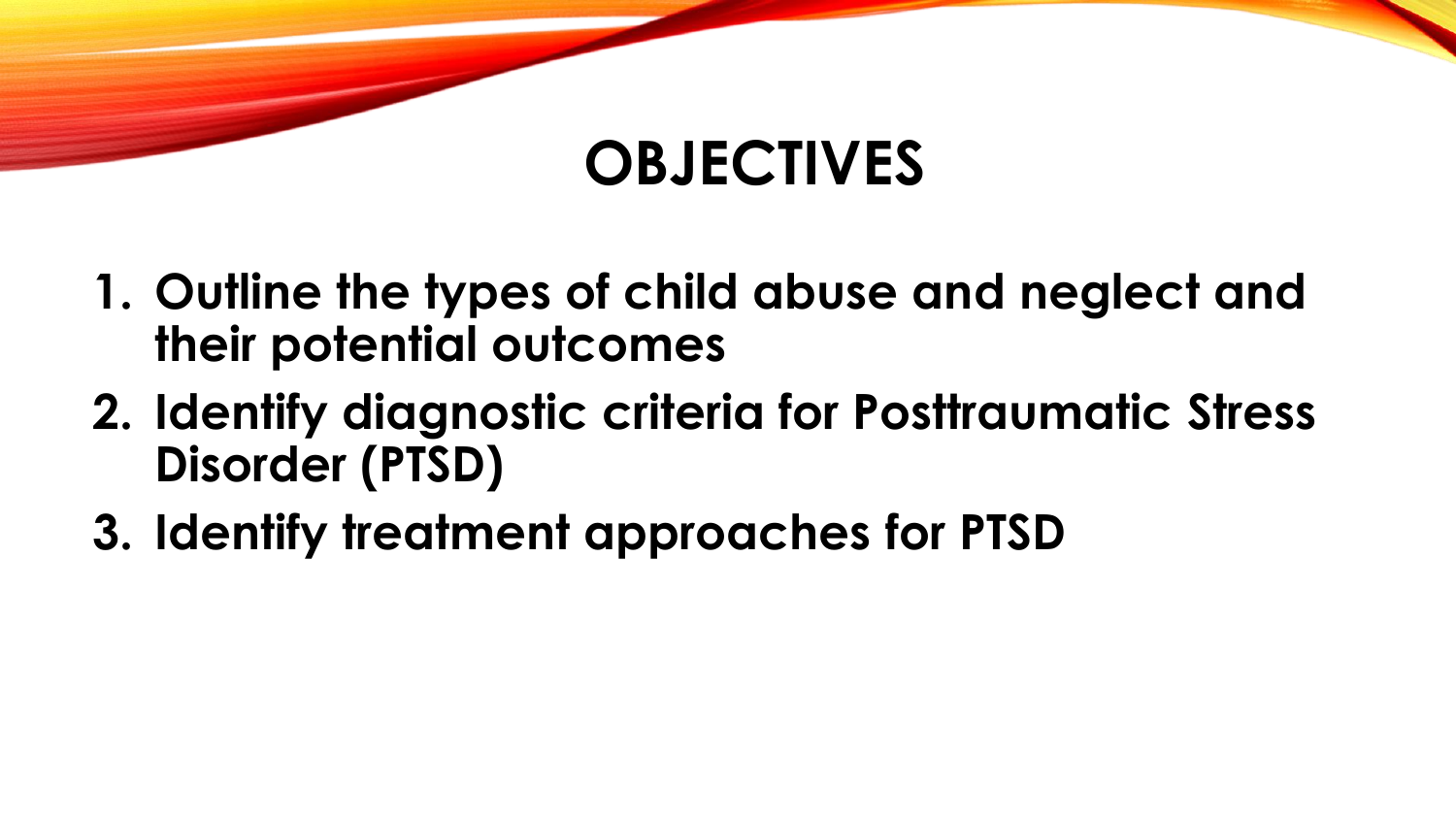# **INTRODUCTION**

- **Trauma- and stressor-related disorders is a new category in the** *DSM-5*
- **Includes:**
	- **Acute Stress Disorder**
	- **Adjustment Disorder**
	- **Posttraumatic Stress Disorder (PTSD)**
	- **Reactive Attachment Disorder**
	- **Disinhibited Social Engagement Disorder**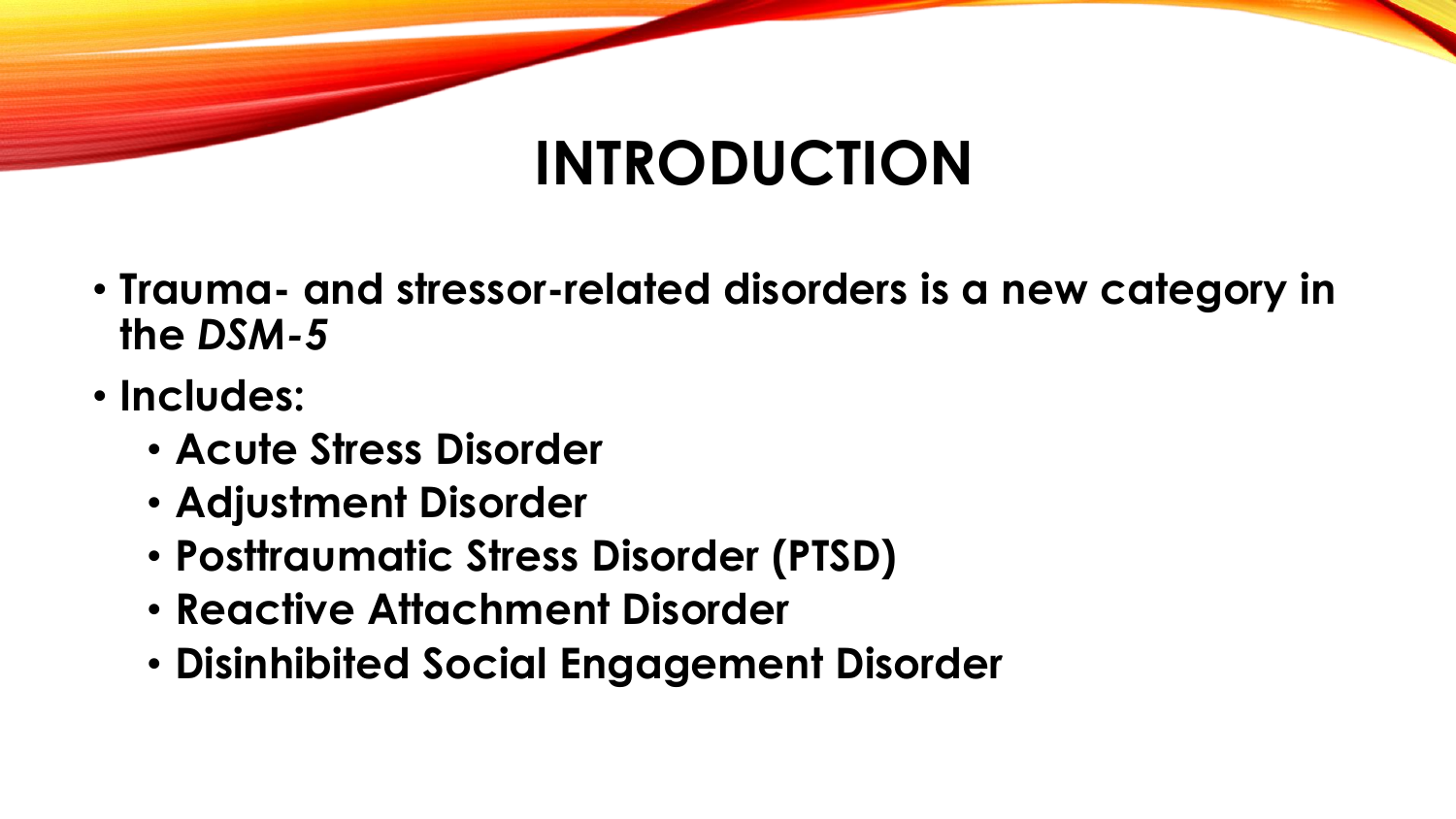#### **TRAUMA AND STRESS**

- **Trauma and stressful experiences in childhood or adolescence may involve:**
	- **Actual or threatened death or injury, or a threat to one's physical integrity.**
- **Children exposed to chronic or severe stressors, e.g., major accidents, natural disasters, kidnapping, brutal physical assaults, war and violence, or sexual abuse, have an elevated risk of PTSD**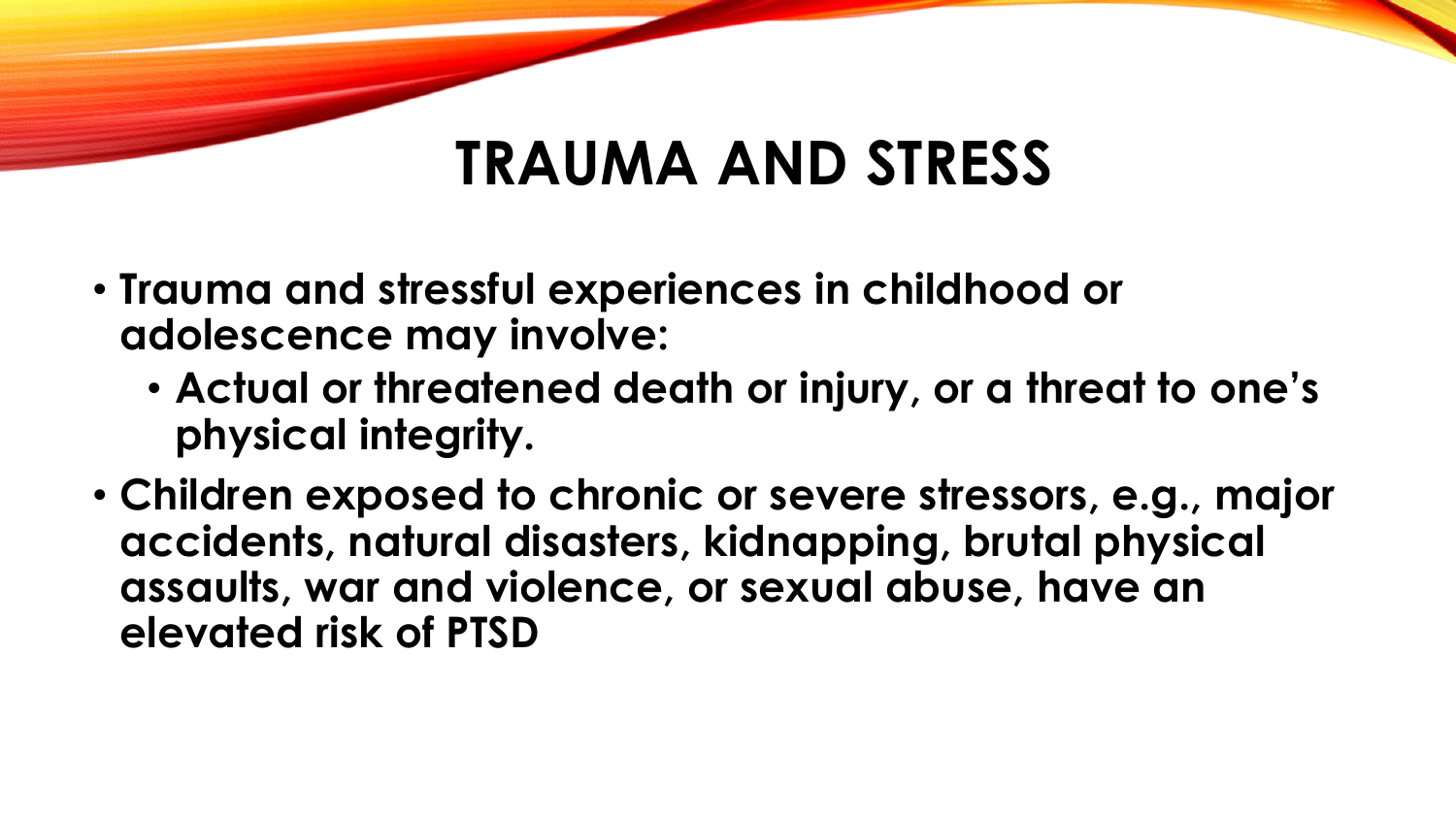# **HOW STRESS AFFECTS CHILDREN**

- **Children and youths need a basic expectable environment to adapt successfully**
- **Stressful events affect each child in different and unique ways**
	- **Hyperresponsive reactions**
	- **Hyporesponsive reactions**
	- **Allostatic load: progressive "wear and tear" on biological systems due to chronic stress**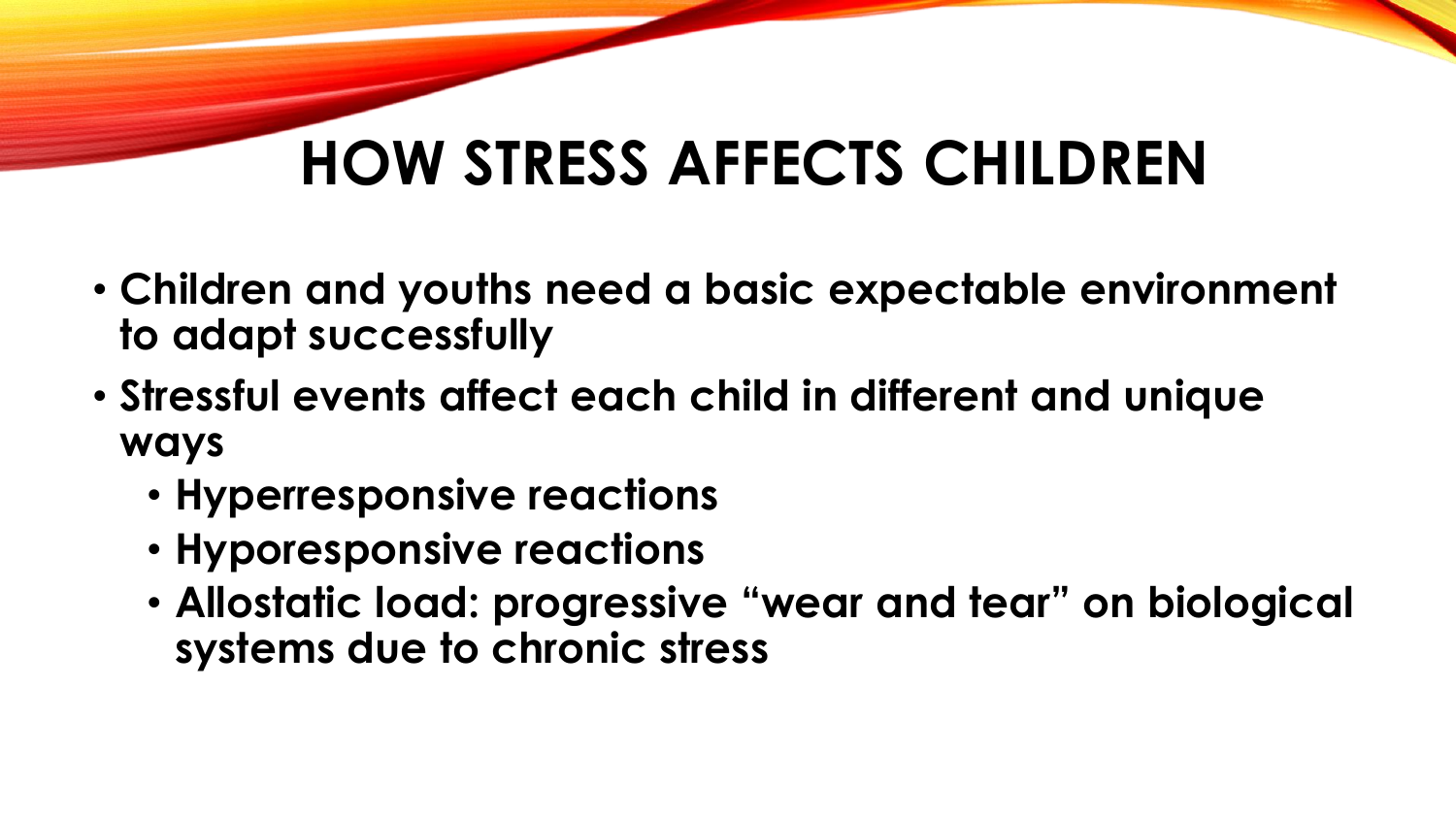# **RACIAL/ETHNIC CONSIDERATIONS**

- **The majority of substantiated maltreated victims are white (44%), African-American (22%), or Hispanic (21%)**
- **Compared to children of same race or ethnicity in the U.S.**
	- **Highest rates of victimization are for children who are African-American (15.1/1000), American Indian or Alaska Native (11.6/1000), and multiple race (12.4/1000), white and Hispanic (8/1000), and Asian (2/1000)**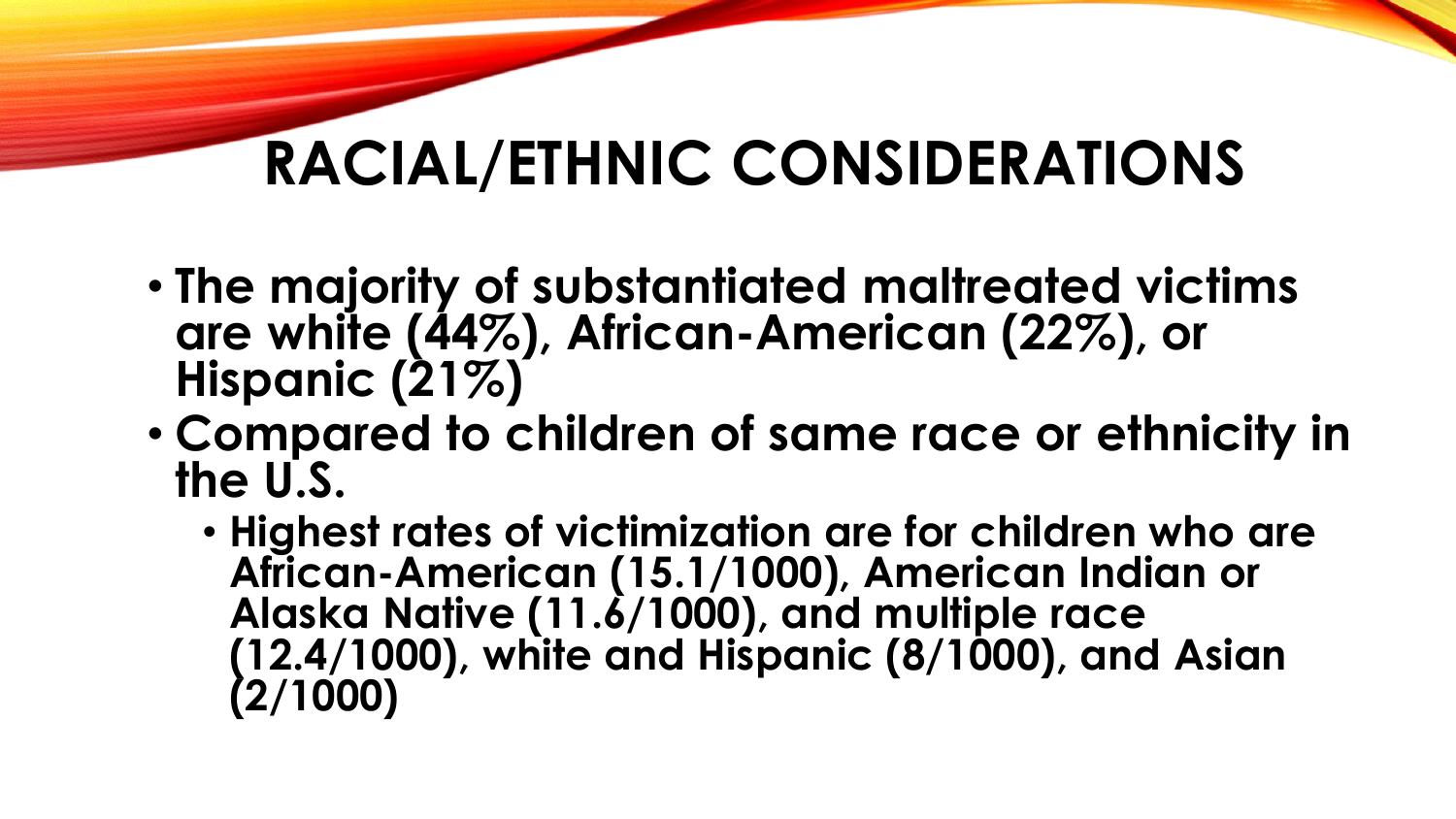**(A) Exposure to actual or threatened death, serious injury, or sexual violence in one (or more) of the following ways: (1) Directly experiencing the traumatic event(s). (2) Witnessing, in person, the event(s) as it happened to others. (3) Learning that the event(s) happened to a close relative or close friend. In cases of actual or threatened death of a family member or friend, the event(s) must have been violent or accidental. (4) Experiencing repeated or extreme exposure to aversive details of the traumatic event(s) (e.g., first responders collecting human remains; police officers repeatedly exposed to details of child abuse).**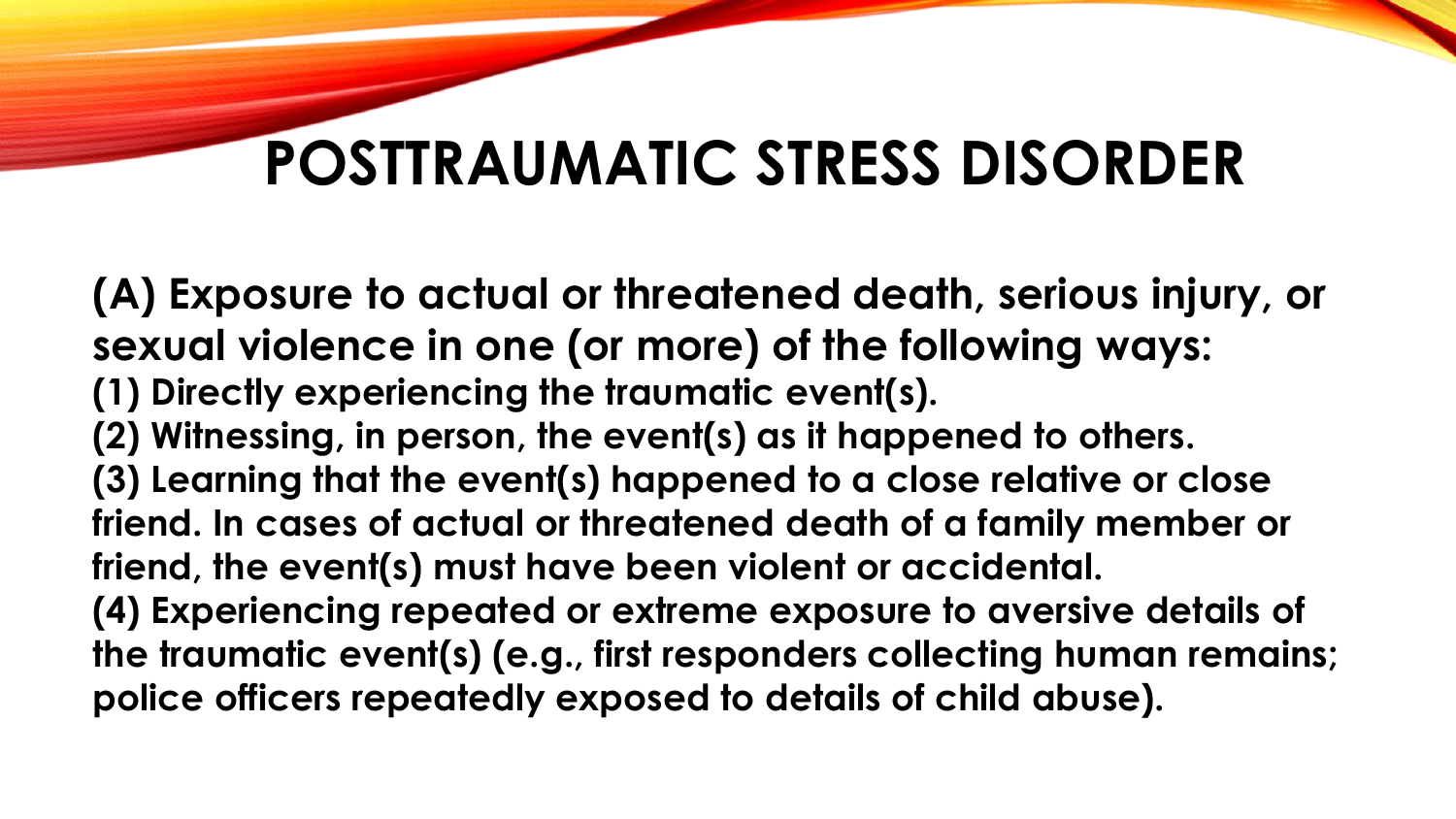**(B) Presence of one (or more) of the following intrusion symptoms associated with the traumatic event(s), beginning after the traumatic event(s) occurred:**

**(1) Recurrent, involuntary and intrusive distressing memories of the traumatic event(s). Note: In young children, repetitive play may occur in which themes or aspects of the traumatic event(s) are expressed. (2) Recurrent distressing dreams in which the content and/or affect of the dream are related to the traumatic event(s). Note: In children, there may be frightening dreams without recognizable content.**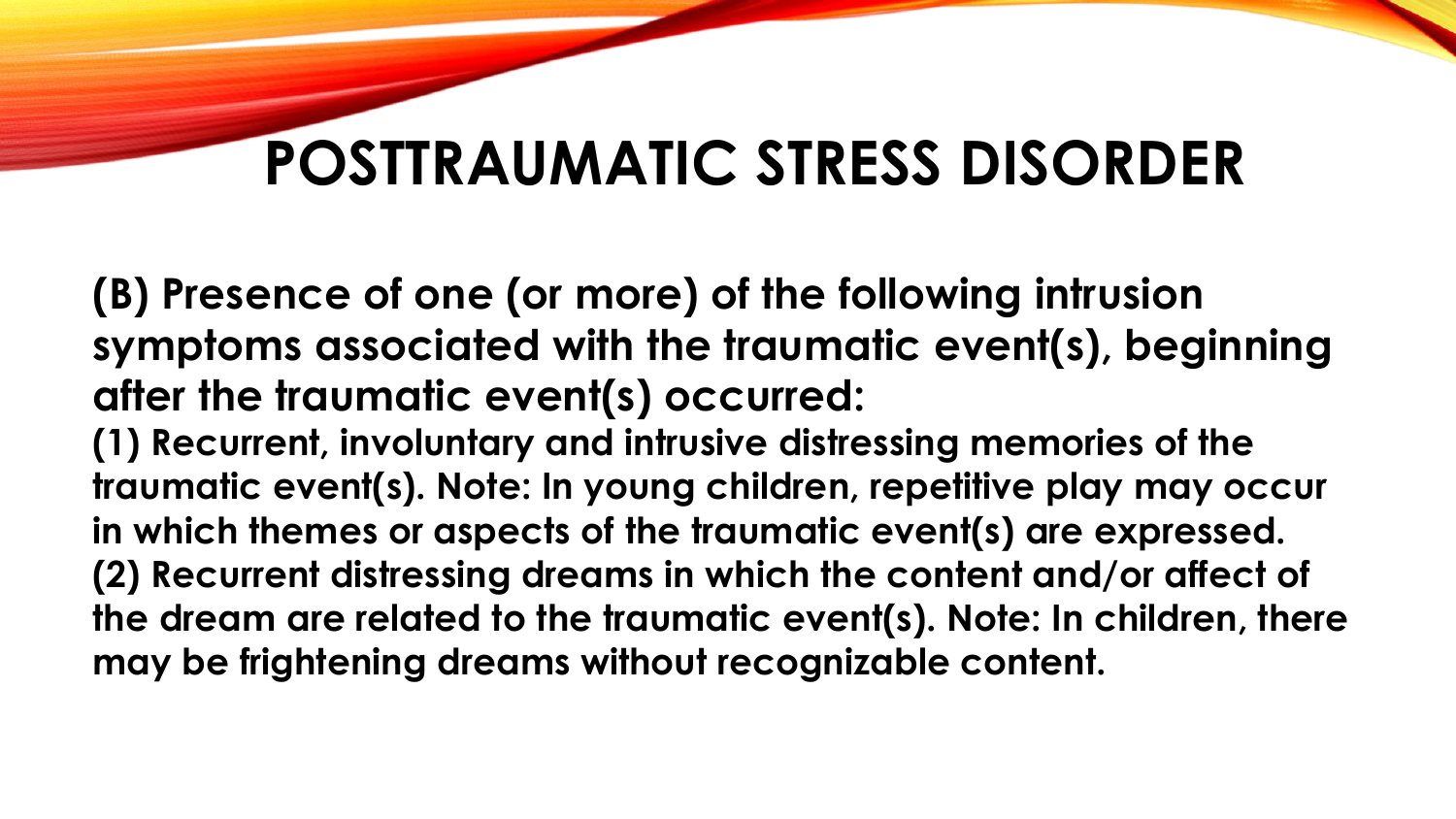**(3) Dissociative reactions (e.g., flashbacks) in which the individual feels or acts as if the traumatic event(s) were recurring. (Such reactions occur on a continuum, with the most extreme expression being a complete loss of awareness of present surroundings). Note: In young children, trauma-specific reenactment may occur in play. (4) Intense or prolonged psychological distress at exposure to internal** 

**or external cues that symbolize or resemble an aspect of the traumatic event(s).**

**(5) Marked physiological reactions to internal or external cues that symbolize or resemble an aspect of the traumatic event(s).**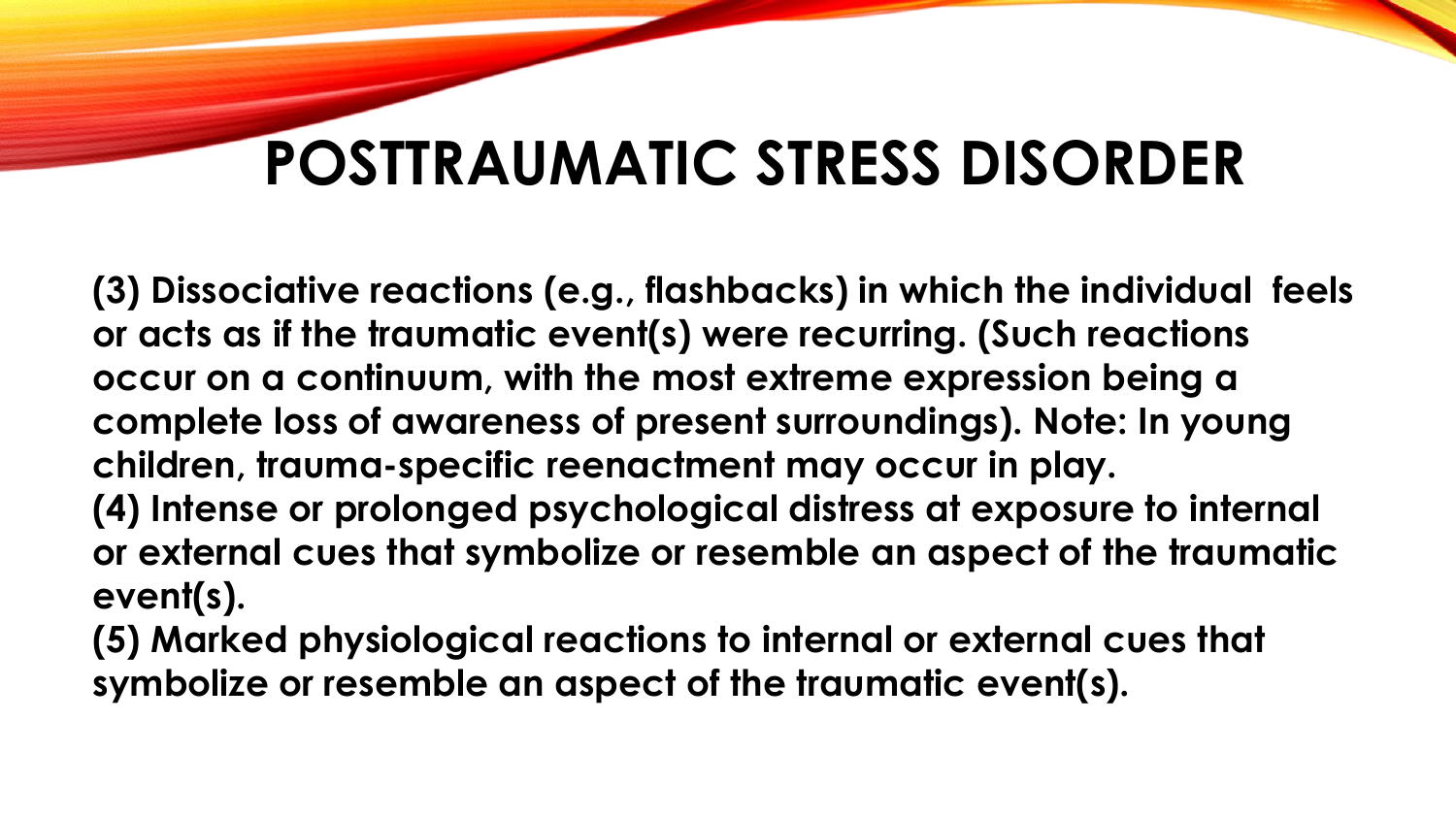**(C) Persistent avoidance of stimuli associated with the traumatic event(s), beginning after the traumatic event(s) occurred, as evidenced by one or both of the following:**

**(1) Avoidance of or efforts to avoid distressing memories, thoughts, or feelings about or closely associated with the traumatic event(s). (2) Avoidance of or efforts to avoid external reminders (people, places, conversations, activities, objects, situations) that arouse distressing memories, thoughts, or feelings about or closely associated with the traumatic event(s).**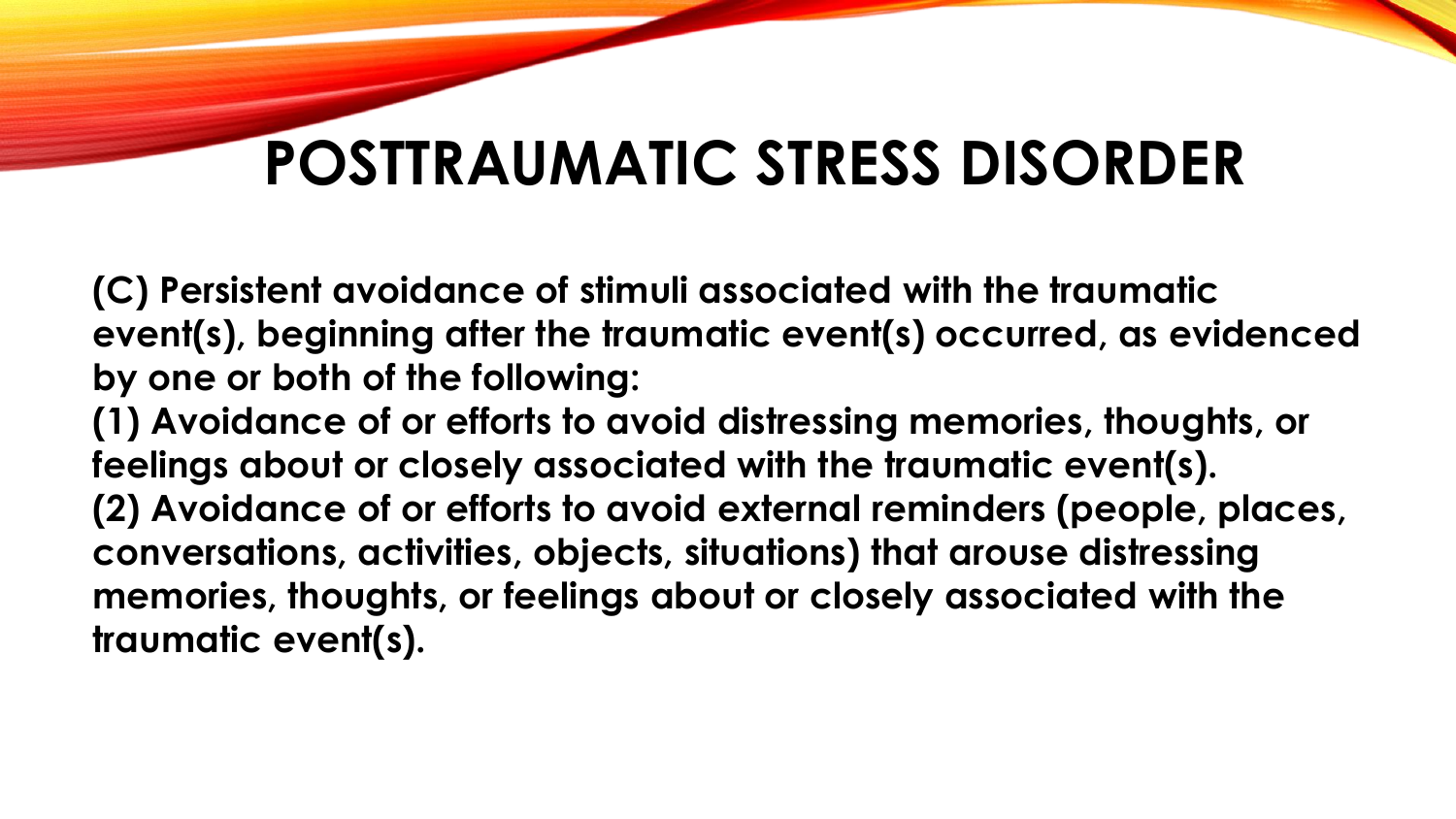**(D) Negative alterations in cognitions and mood associated with the traumatic event(s), beginning or worsening after the traumatic event(s) occurred, as evidenced by two (or more) of the following: (1)Inability to remember an important aspect of the traumatic event(s) (typically due to dissociative amnesia and not to other factors such as head injury, alcohol, or drugs). (2)Persistent and exaggerated negative beliefs or expectations** 

**about oneself, others, or the world (e.g. "I am bad," "No one can be trusted," "The world is completely dangerous; "My whole nervous system is permanently ruined").**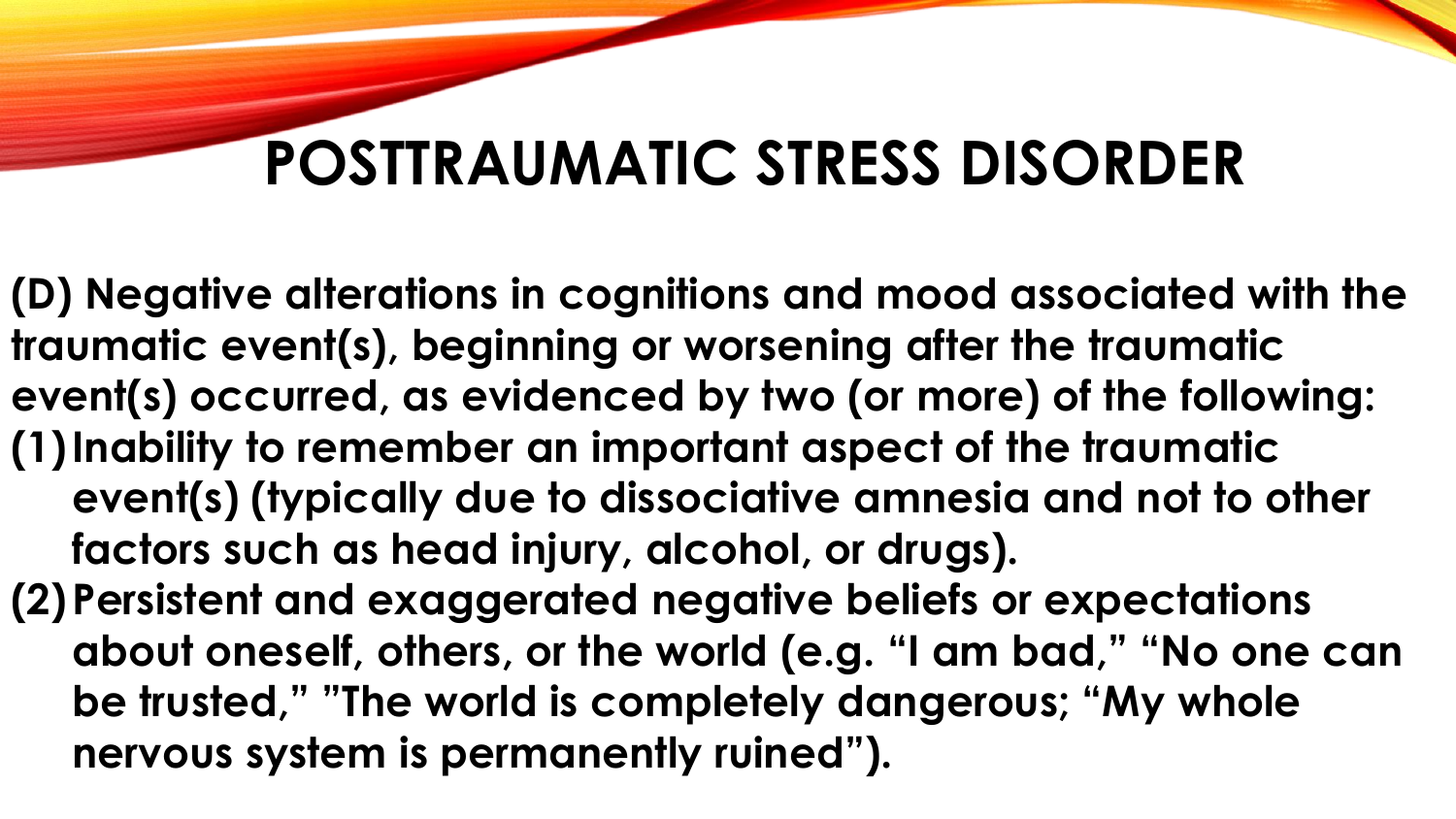- **(3) Persistent distorted cognitions about the cause or consequences of the traumatic event(s) that lead the individual to blame himself/herself or others.**
- **(4) Persistent negative emotional state (e.g., fear, horror, anger, guilt, or shame).**
- **(5) Markedly diminished interest or participation in significant activities.**
- **(6) Feelings of detachment or estrangement from others.**
- **(7) Persistent inability to experience positive emotions (e.g., inability to experience happiness, satisfaction, or loving feelings).**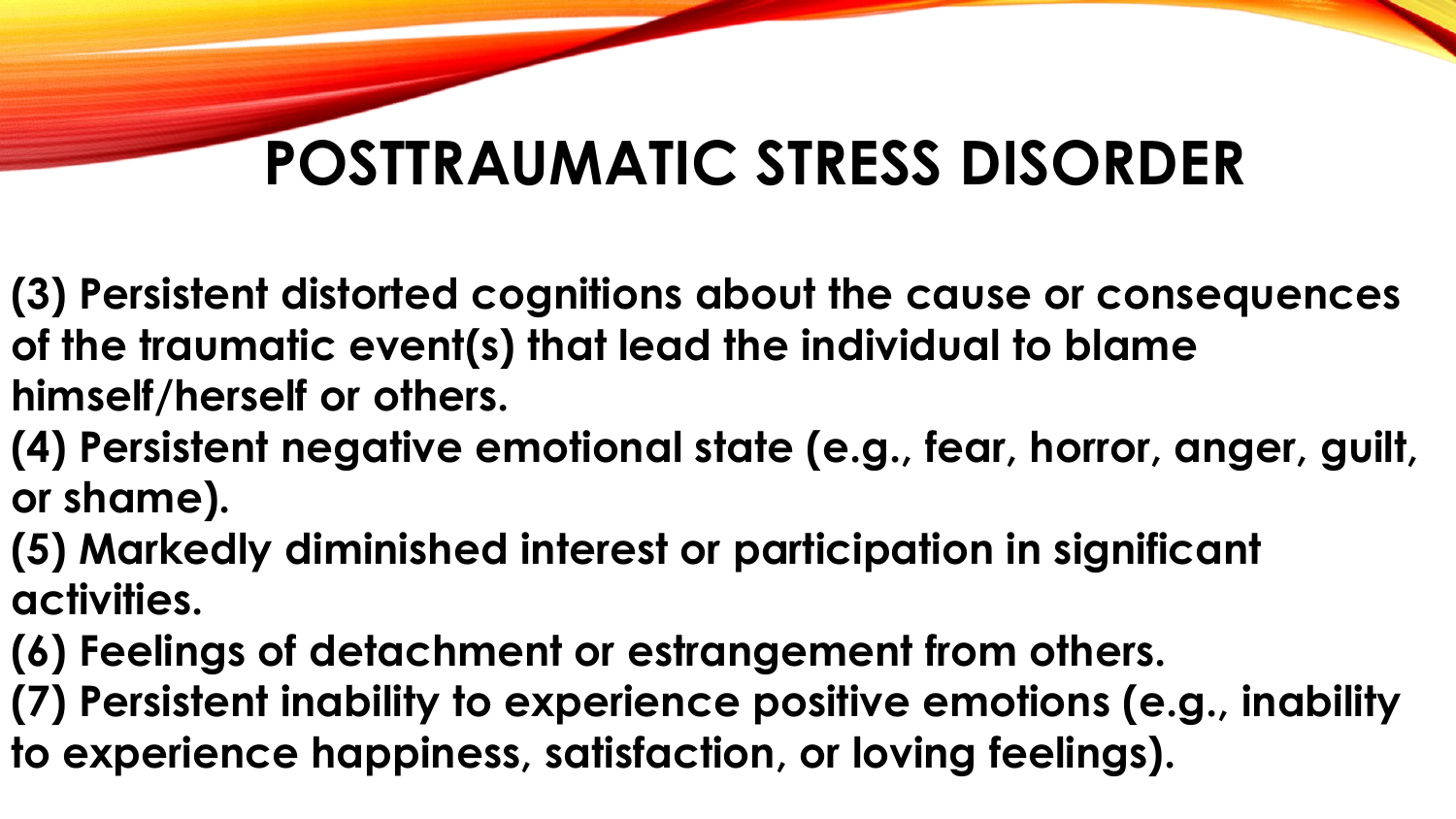**(E) Marked alterations in arousal and reactivity associated with the traumatic event(s), beginning or worsening after the traumatic event(s) occurred, as evidenced by two (or more) of the following: (1) Irritable behavior and angry outbursts (with little or no provocation) typically expressed as verbal or physical aggression toward people or objects.**

- **(2) Reckless or self-destructive behavior.**
- **(3) Hypervigilance.**
- **(4) Exaggerated startle response.**
- **(5) Problems with concentration.**

**(6) Sleep disturbance (e.g., difficulty falling or staying asleep or restless sleep).**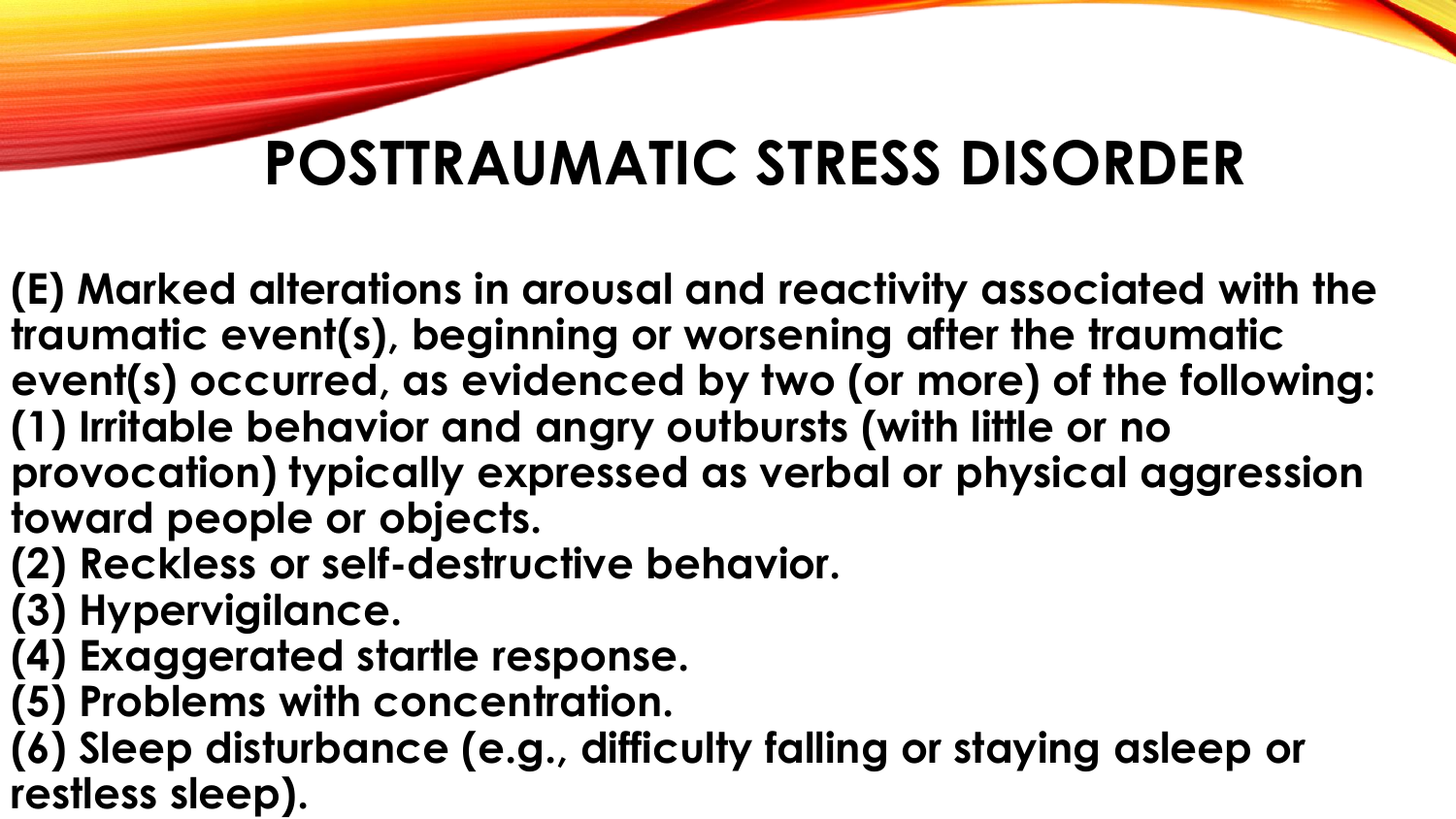**(F) Duration of the disturbance (Criteria B, C, D and E) is more than 1 month.**

**(G) The disturbance causes clinically significant distress or impairment in social, occupational, or other important areas of functioning.**

**(H) The disturbance is not attributable to the physiological effects of a substance (e.g., medication, alcohol) or another medical condition.**

*Specify if:*

**With Dissociative Symptoms: The individual's symptoms meet the criteria for post-traumatic stress disorder, and in addition, in response to the stressor, the individual experiences persistent or recurrent symptoms of either of the following:**

**(1) Depersonalization: Persistent or recurrent experiences of feeling detached from, and as if one were an outside observer of, one's mental processes of body (e.g., feeling as though one were in a dream; feeling a sense of unreality of self or body or of time moving slowly).**

**(2) Derealization: Persistent or recurrent experiences of unreality of surroundings (e.g., the world around the individual is experienced as unreal, dreamlike, distant or distorted).**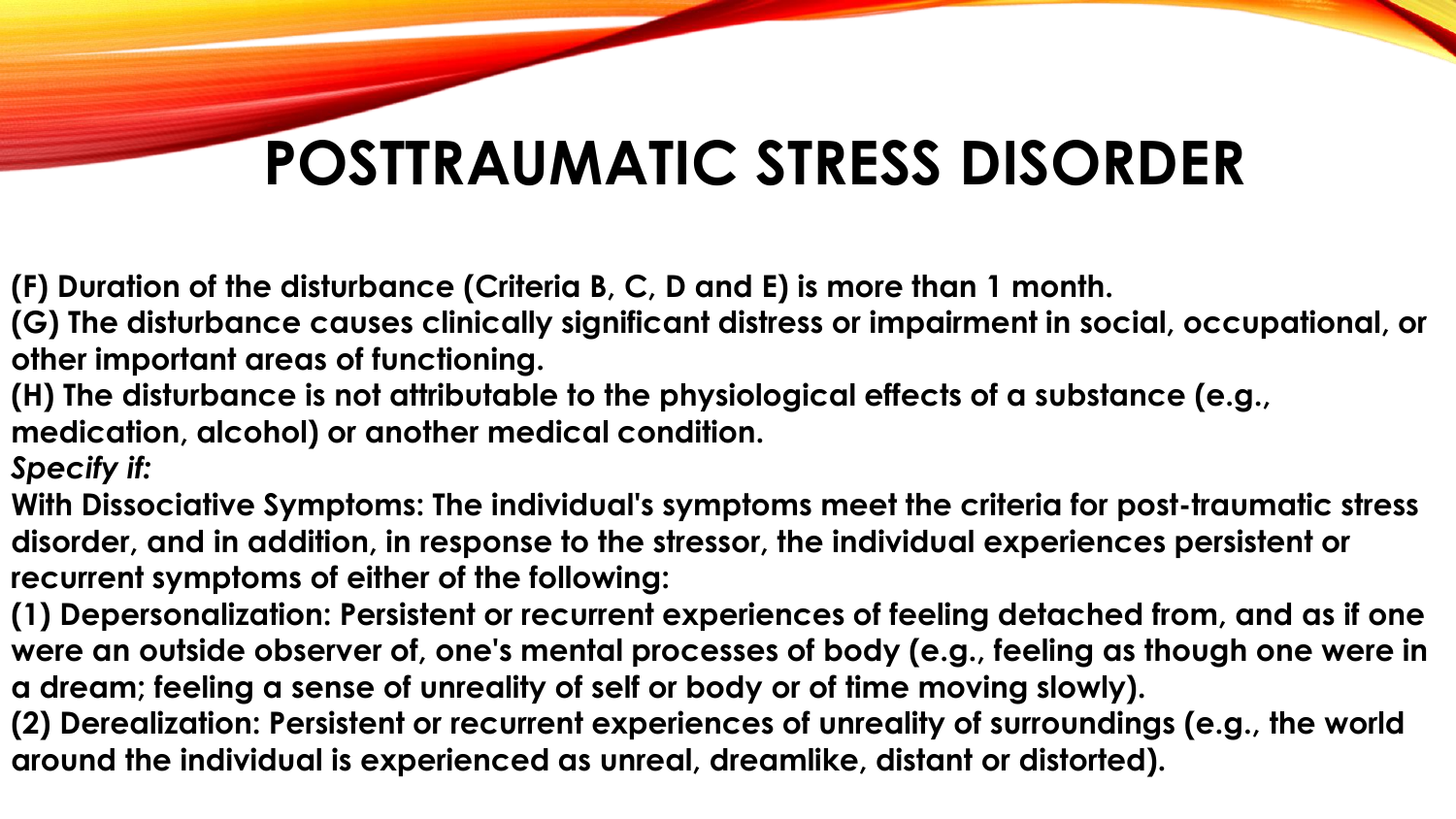### **POSTTRAUMATIC STRESS DISORDER CHILDREN SIX AND YOUNGER**

- **(A) In children 6 years and younger, exposure to actual or threatened death, serious injury, or sexual violence in one (or more of the following ways):**
- **(1) Directly experiencing the traumatic event(s).**
- **(2) Witnessing, in person, the event(s) as it occurred to other, especially primary caregivers. Note: Witnessing does not include events that are witnessed only in electronic media, television, movies, or pictures.**
- **(3) Learning that the traumatic event(s) occurred to a parent or caregiving figure.**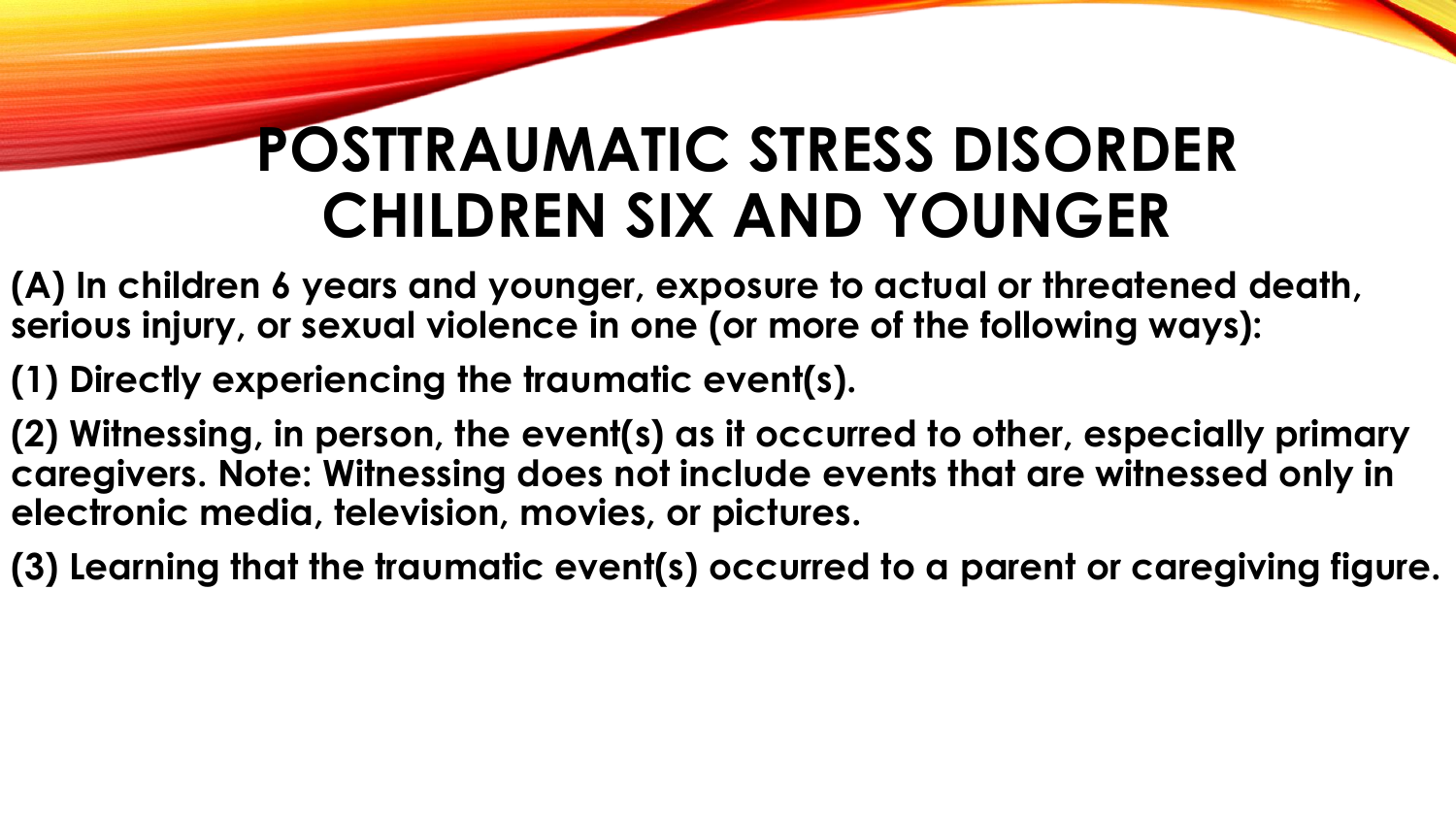# **POSTTRAUMATIC STRESS DISORDER CHILDREN SIX AND YOUNGER**

- **(B) Presence of one (or more) of the following intrusion symptoms associated with the traumatic event(s), beginning after the traumatic event(s) occurred:**
- **(1) Recurrent, involuntary, and intrusive distressing memories of the traumatic event(s). Note: Spontaneous and intrusive memories may not necessarily appear distressing and may be experienced as play reenactment.**
- **(2) Recurrent, involuntary, and intrusive distressing memories of the traumatic event(s). Note: Spontaneous and intrusive memories may not necessarily appear distressing and may be experienced as play reenactment.**
- **(3) Recurrent distressing dreams in which the content and/or affect of the dream are related to the traumatic event(s). Note: It may not be possible to ascertain that the frightening content is related to the traumatic event(s).**
- **(4) Dissociative reactions (e.g., flashbacks) in which the child feels or acts as if the traumatic event(s) were recurring. (Such reactions may occur on a continuum, with the most extreme expression being a complete loss of awareness of present surroundings). Such trauma-specific reenactment may occur in play.**
- **(5) Intense or prolonged psychological distress at exposure to internal or external cues that symbolize or resemble an aspect of the traumatic event(s).**
- **(6) Marked physiological reactions to reminders of the traumatic event(s).**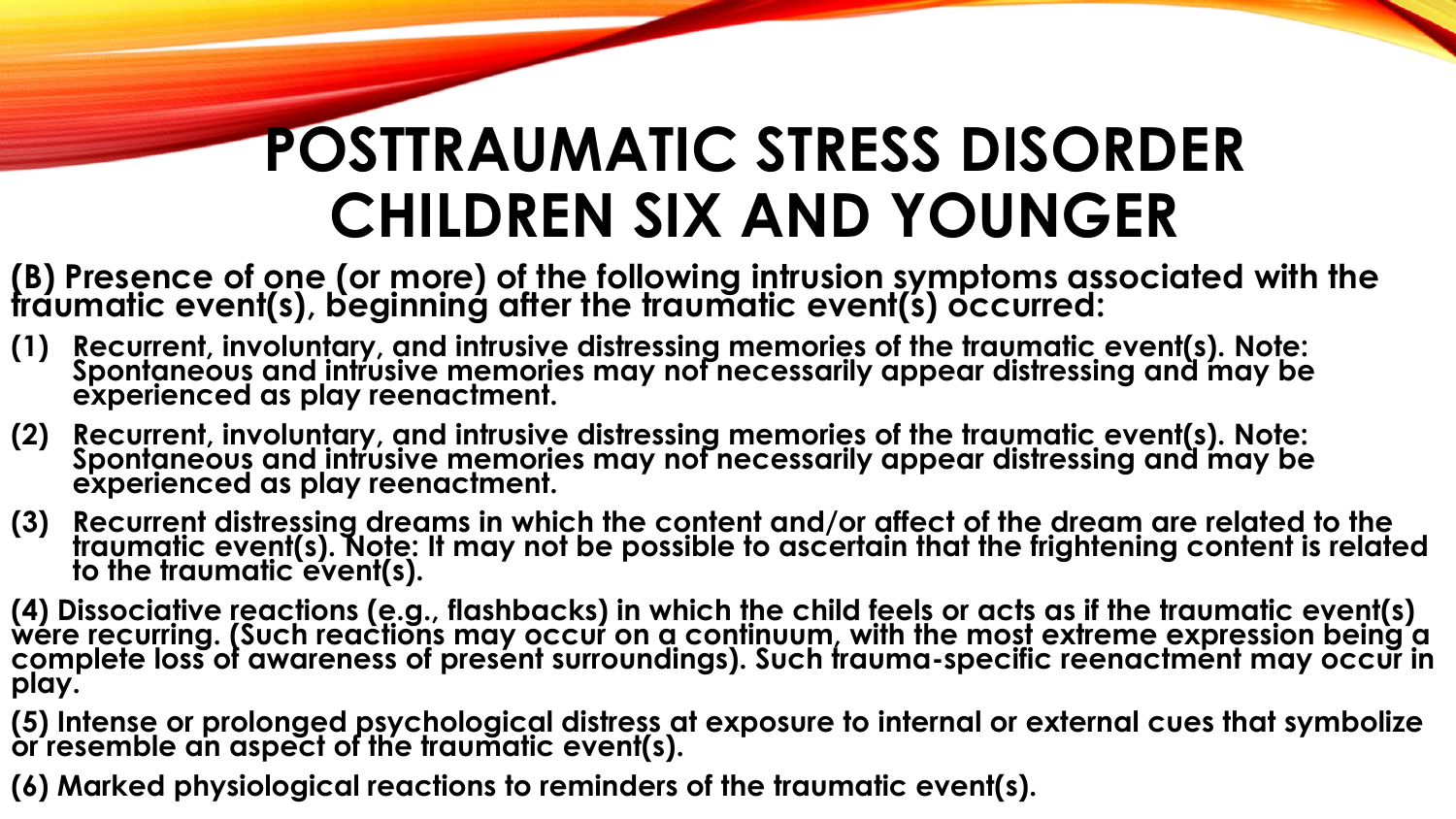# **POSTTRAUMATIC STRESS DISORDER CHILDREN SIX AND YOUNGER**

- **(C) One (or more) of the following symptoms, representing either persistent avoidance of stimuli associated with the traumatic event(s) or negative alterations in cognitions and mood associated with the traumatic event(s), must be present, beginning after the event(s) or worsening after the event(s):**
- **(1) Avoidance of or efforts to avoid activities, places, or physical reminders that arouse recollections of the traumatic event(s).**
- **(2) Avoidance of or efforts to avoid people, conversations, or interpersonal situations that arouse recollections of the traumatic event(s).**
- **(3) (3) Substantially increased frequency of negative emotional states (e.g., fear, guilt, sadness, shame, confusion).**
- **(4) Markedly diminished interest or participation in significant activities, including constriction of play.**
- **(5) Socially withdrawn behavior.**
- **(6) Persistent reduction in expression of positive emotions.**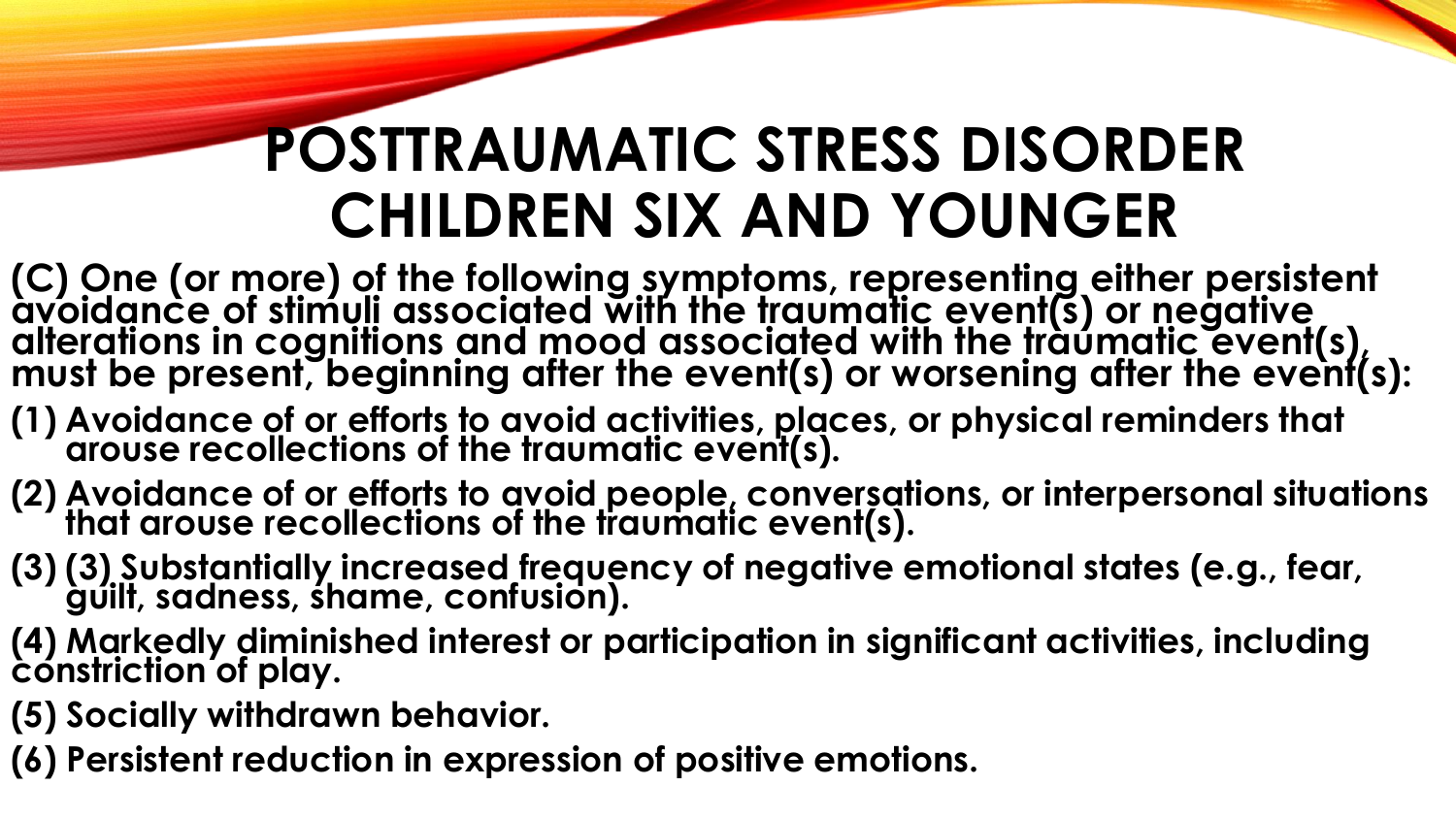# **POST-TRAUMATIC STRESS DISORDER CHILDREN SIX AND YOUNGER**

**(D) Alterations in arousal and reactivity associated with the traumatic event(s), beginning or worsening after the traumatic event(s) occurred, as evidenced by two (or more) of the following:**

**(1) Irritable behavior and angry outbursts (with little or no provocation) typically expressed as verbal or physical aggression toward people or objects (including extreme temper tantrums.**

**(2) Hypervigilance.**

**(3) Exaggerated startle response.**

**(4) Problems with concentration.**

**(5) Sleep disturbance (e.g., difficulty falling or staying asleep or restless sleep).**

**(E) The duration of the disturbance is more than a month.**

**(F) The disturbance causes clinically significant distress or impairment in relationships with parents, siblings, peers, or with school behavior.**

**(G) The disturbance is not attributable to the physiological effects of a substance (e.g., medication or alcohol) or another medical condition.**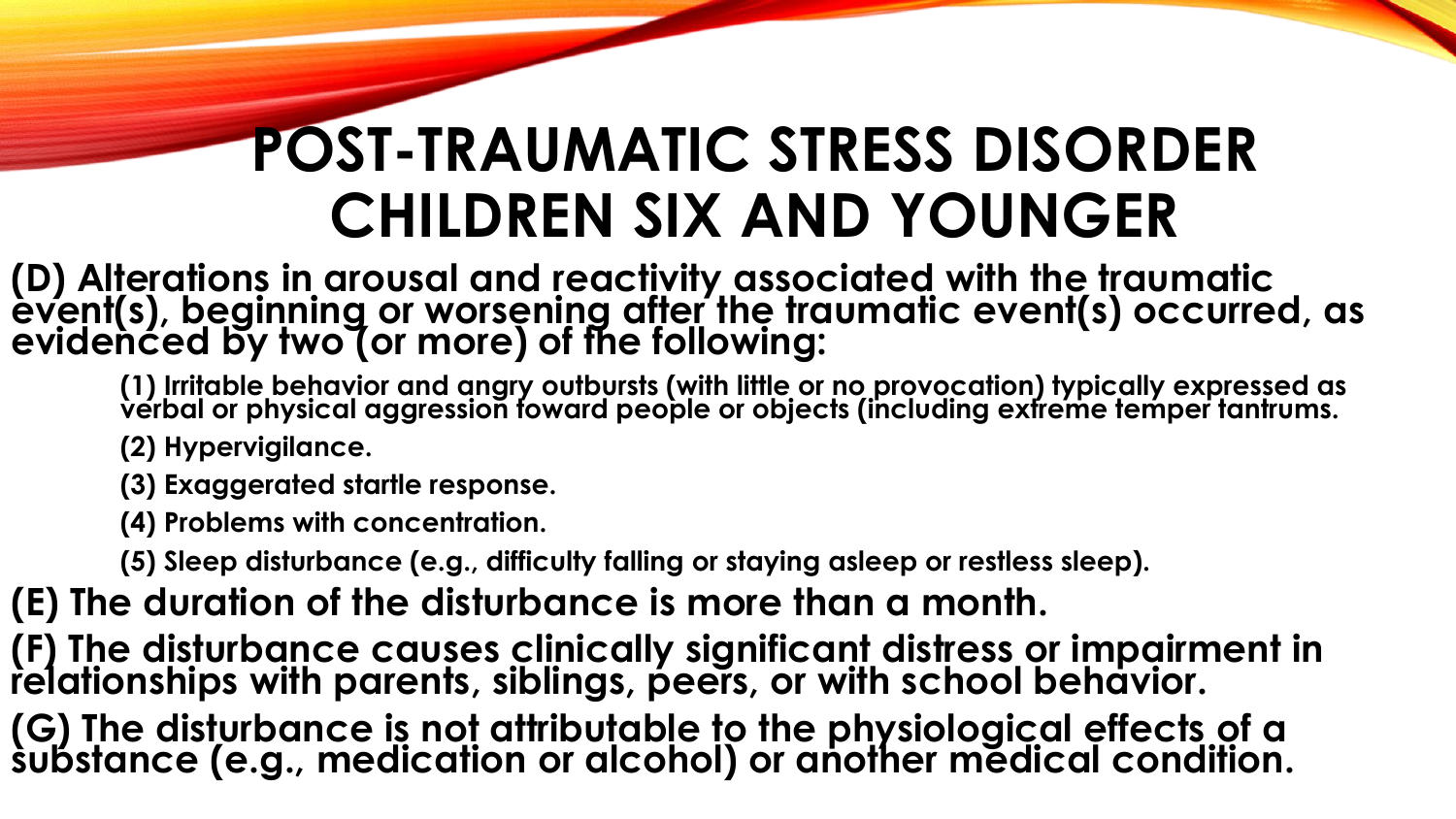#### **ASSOCIATED OUTCOMES**

- •**May persist for decades and in some cases for a lifetime (Nader & Fletcher, 2014).**
- •**Children and youth with chronic PTSD may display a developmental course marked by remissions and relapses**
- •**Children exposed to a traumatic event may not exhibit symptoms until months or years later**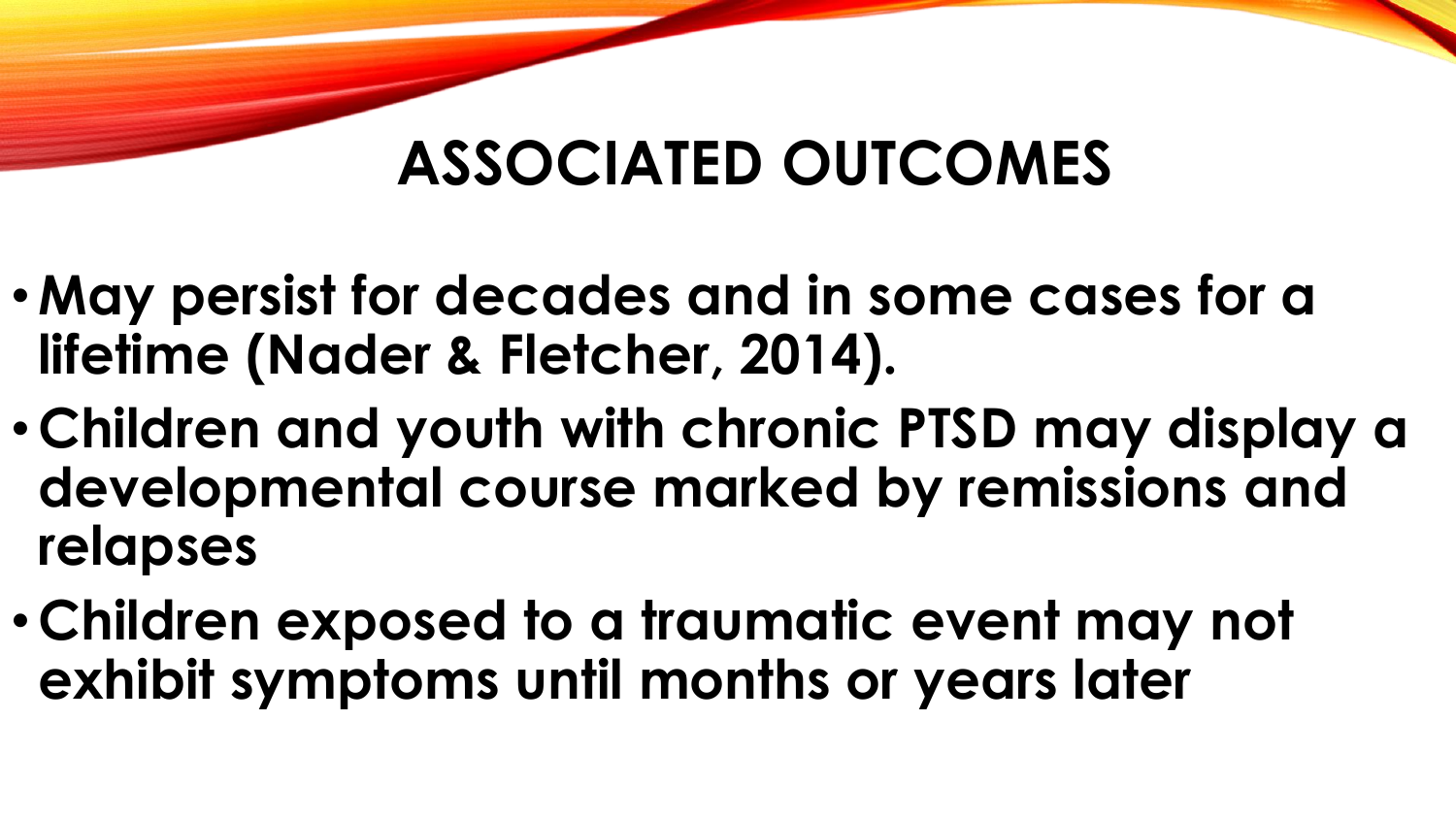# **MOOD AND AFFECTIVE DISTURBANCES**

- **Symptoms of depression, emotional distress, and suicidal ideation are common among children with histories of physical, emotional, and sexual abuse**
- **Teens with histories of maltreatment have a much greater risk of substance abuse**
- **Childhood sexual abuse also can lead to eating disorders, such as anorexia nervosa and bulimia nervosa**
- **In reaction to emotional and physical pain from abusive experiences, children or adults voluntarily or involuntarily may induce an altered state of consciousness known as dissociation**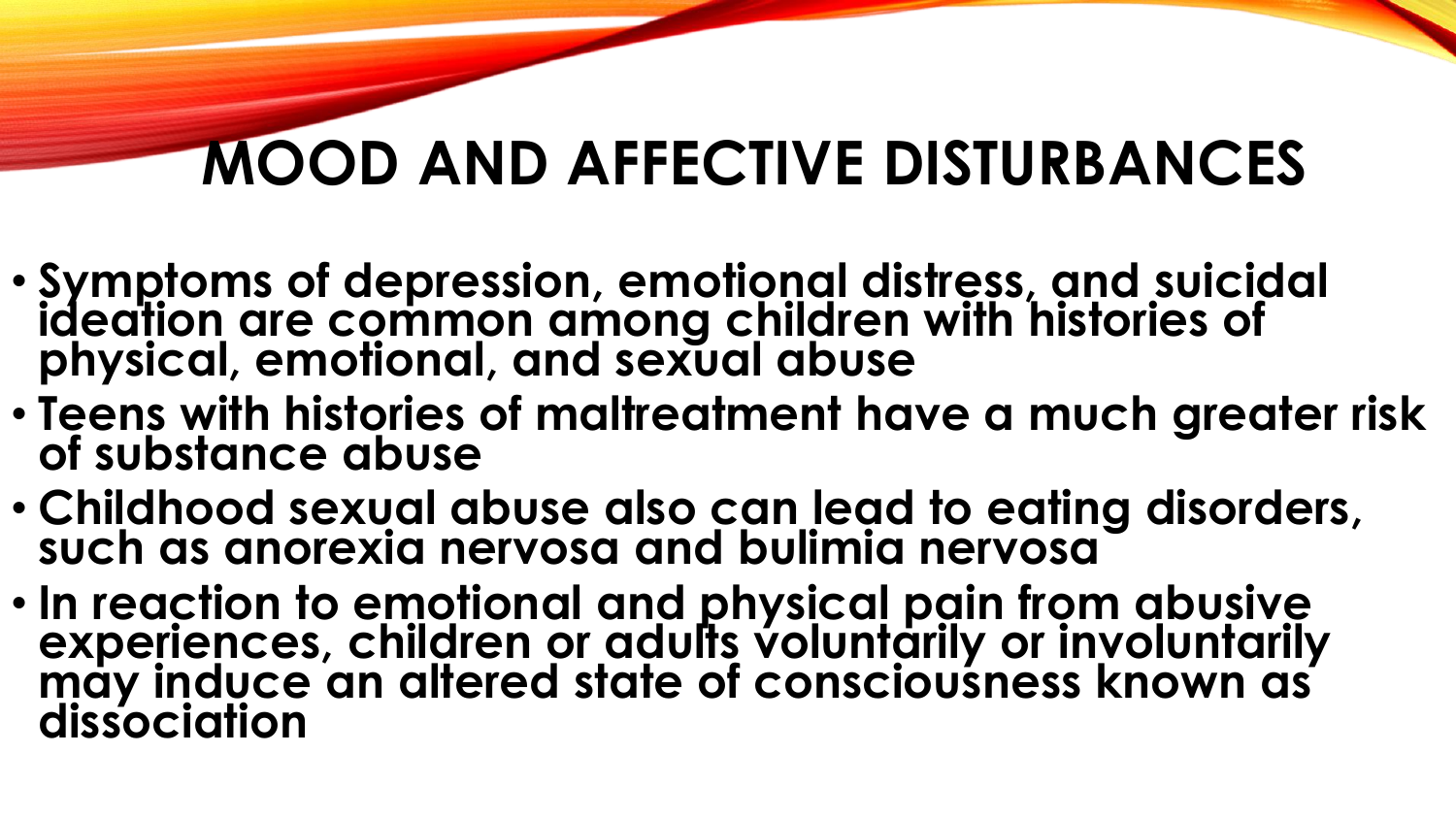### **PREVENTION AND TREATMENT**

- **Obstacles to intervention and prevention services for maltreating families**
	- **Those most in need are least likely to seek help**
	- **They are brought to the attention of professionals after norms or laws have been violated**
	- **Parents do not want to admit to problems for fear of losing their children or being charged with a crime**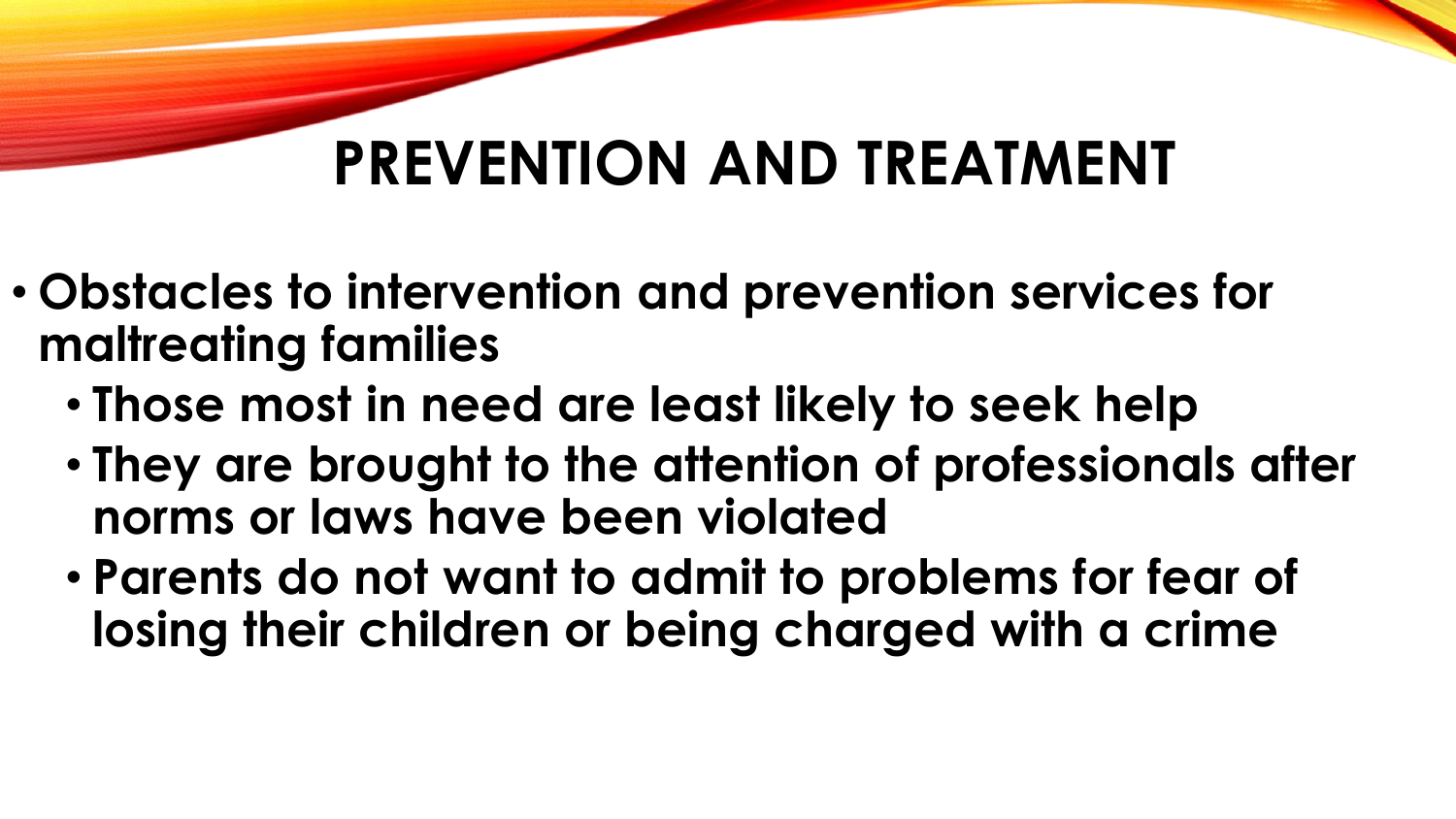### **THERAPIES**

- **Exposure-Based Therapy (Psychological First Aid)**
	- **Following acute stress or trauma, such as motor vehicle accidents, shootings, bombings, and hurricanes**
	- **Early exposure intervention has reduced acute stress symptoms**
	- **Many of these interventions are brief, ranging from 1 to 10 sessions**
	- **Are often delivered in groups to reach as many children as possible.**
- **Grief and Trauma Intervention for Children**
- **Trauma-Focused Cognitive Behavioral Therapy**